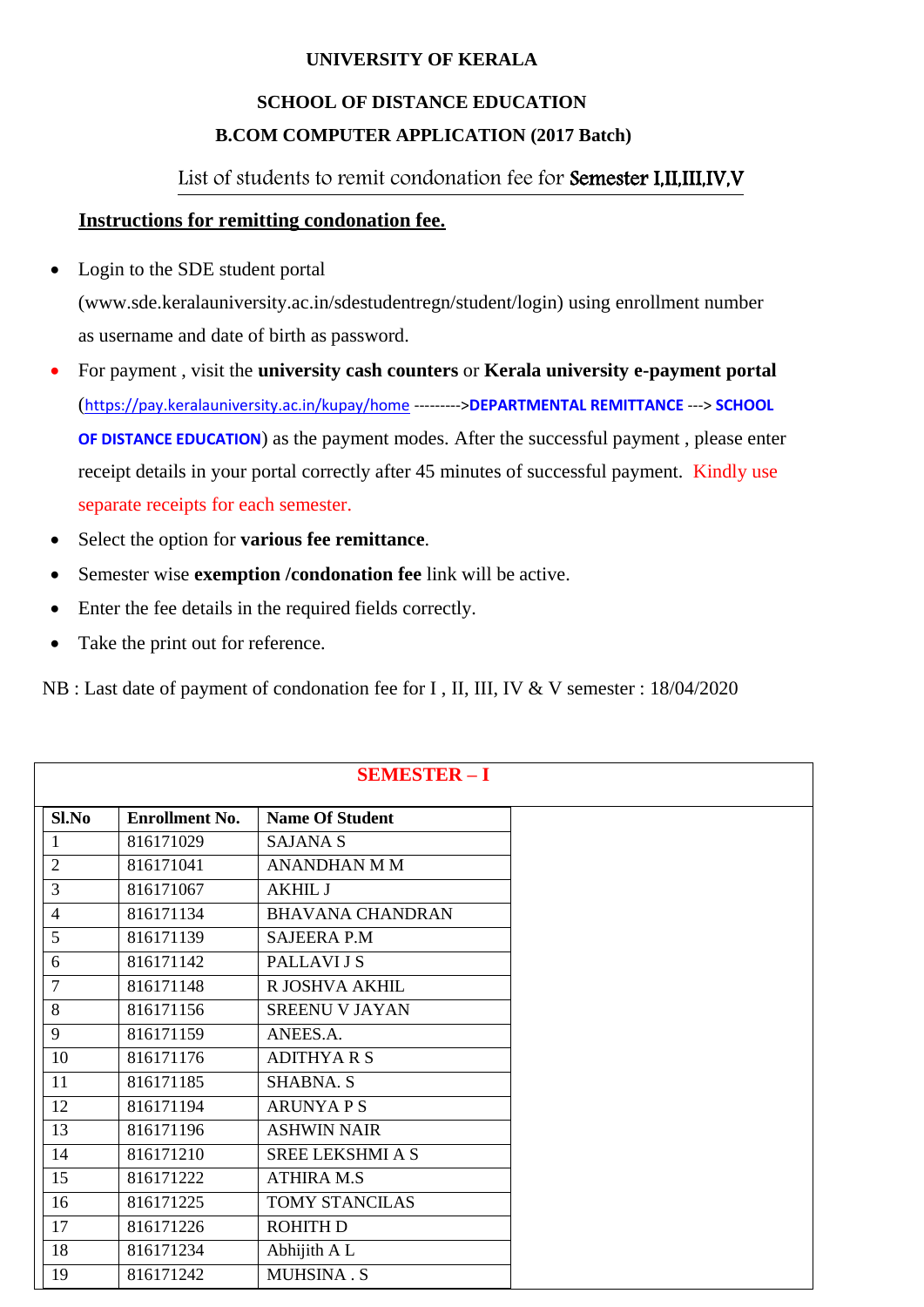| 20 | 816171255 | <b>ROHINI S KUMAR</b>      |
|----|-----------|----------------------------|
| 21 | 816171277 | <b>ANEESH AMBROSE</b>      |
| 22 | 816171283 | <b>AKHILA M S</b>          |
| 23 | 816171287 | <b>RAKHY K S</b>           |
| 24 | 816171307 | <b>AKASHTH</b>             |
| 25 | 816171309 | <b>SAITHA FATHIMA</b>      |
| 26 | 816171310 | THANSEERA M                |
| 27 | 816171330 | THASLEEMA S                |
| 28 | 816171334 | <b>SUJITH V S</b>          |
| 29 | 816171335 | <b>AKHIL RAJ</b>           |
| 30 | 816171340 | PREM RAJ M S               |
| 31 | 816171344 | <b>SANAFIS</b>             |
| 32 | 816171347 | <b>ASHIK.M.S</b>           |
| 33 | 816171354 | <b>ANZILA FARHATH A T</b>  |
| 34 | 816171356 | <b>SUJITH J S</b>          |
| 35 | 816171361 | THASNI JALAL S             |
| 36 | 816171362 | <b>BHUVAN ABRAHAM</b>      |
|    |           | <b>MODAYIL</b>             |
| 37 | 816171367 | MOHAMMED YOUSAF A          |
| 38 | 816171370 | <b>VIJILA V N</b>          |
| 39 | 816171371 | <b>GAYATHRI PANICKER P</b> |
| 40 | 816171372 | Subhana H                  |
| 41 | 816171373 | <b>GOPIKA PRASAD P S</b>   |
| 42 | 816171374 | Vismaya.A.V.               |
| 43 | 816171378 | <b>NAZIM N</b>             |
| 44 | 816171384 | <b>ADARSH S</b>            |
| 45 | 816171386 | <b>HIJAS N</b>             |
| 46 | 816171393 | <b>SREERAG S KUMAR</b>     |
| 47 | 816171394 | JAYASREE. H.S              |
| 48 | 816171409 | <b>NASILA B</b>            |
| 49 | 816171410 | SARANYA C S                |
| 50 | 816171411 | <b>ABHILASH B</b>          |
| 51 | 816171438 | <b>DIBIN B</b>             |
| 52 | 816171439 | Ananthu Anil               |
| 53 | 816171440 | Vishnu. V                  |
| 54 | 816171441 | <b>ASWATHY J A</b>         |
| 55 | 816171444 | <b>SIYAD M</b>             |
| 56 | 816171445 | <b>ANOOP A</b>             |
| 57 | 816171448 | MURSHITHA BANU.I           |
| 58 | 816171451 | <b>KEERTHY K VIJAY</b>     |
| 59 | 816171454 | <b>MANJUMJ</b>             |
| 60 | 816171455 | <b>RAHUL R</b>             |
| 61 | 816171459 | <b>GURUPRIYAN S P</b>      |
|    |           | <b>GOKUL CHANDRAN C S</b>  |
| 62 | 816171461 |                            |
| 63 | 816171462 | Madhava Pai K              |
| 64 | 816171466 | <b>JISANA ARSHAD</b>       |
| 65 | 816171467 | <b>ANUPAMA S G</b>         |
| 66 | 816171470 | <b>AJITH K A</b>           |
| 67 | 816171479 | N.MUHAMMED THASEEM         |
| 68 | 816171482 | <b>RESMI R</b>             |
| 69 | 816171485 | <b>AMAL</b>                |
| 70 | 816171486 | <b>SHARAN R S</b>          |
| 71 | 816171487 | Sivadev T J                |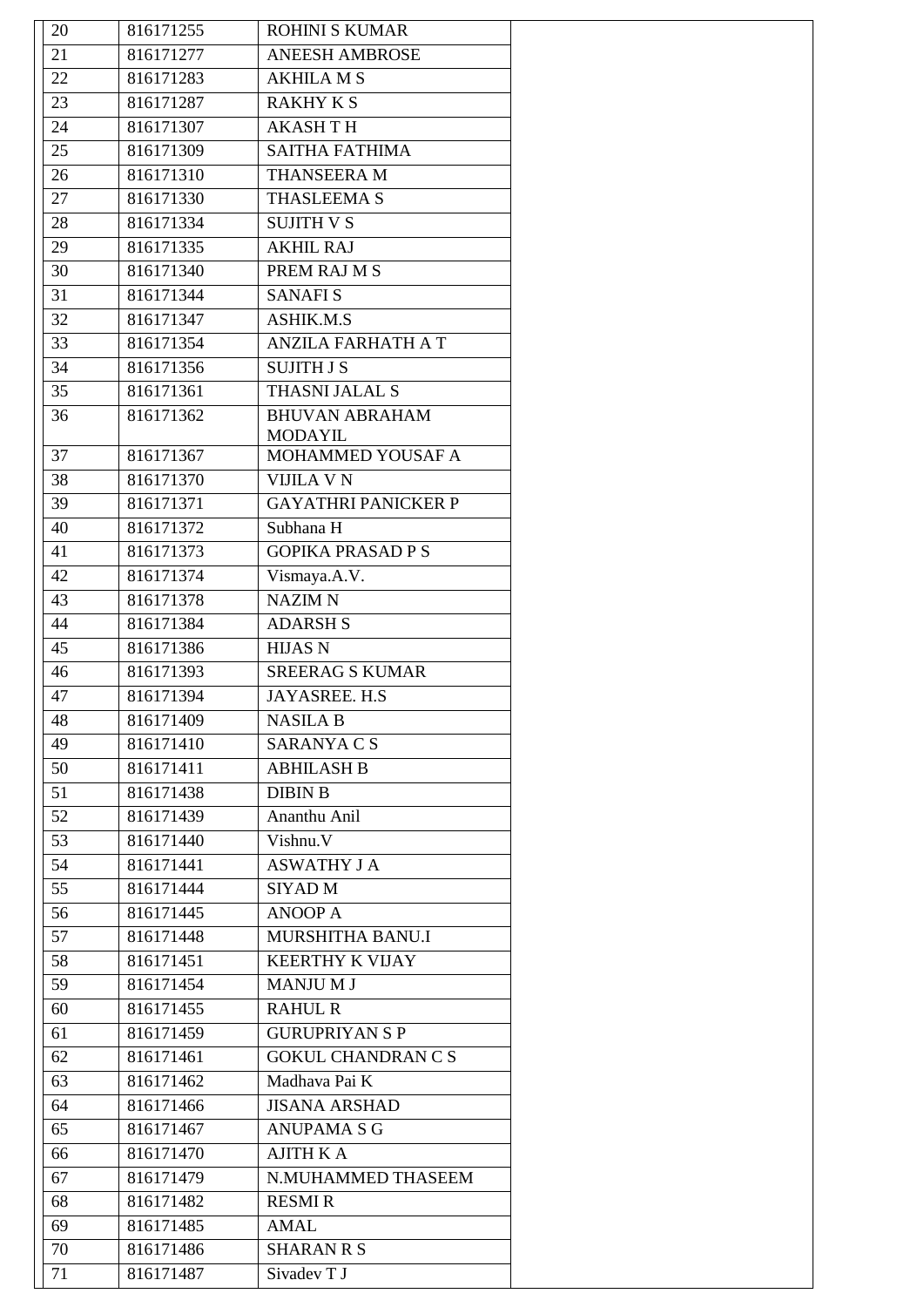| $\overline{\phantom{a}}$<br>∼ | 816171490 | <b>AJITHRA GEORGE</b> |
|-------------------------------|-----------|-----------------------|
| 73                            | 816171493 | <b>ABHIJAY V</b>      |
| 74                            | 816171544 | Shahanas M S          |

#### **SEMESTER – II**

| Sl.No          | <b>Enrollment No.</b> | <b>Name Of Student</b>     |
|----------------|-----------------------|----------------------------|
| $\mathbf{1}$   | 816171029             | <b>SAJANA S</b>            |
| $\overline{2}$ | 816171041             | <b>ANANDHAN M M</b>        |
| 3              | 816171067             | <b>AKHIL J</b>             |
| $\overline{4}$ | 816171134             | <b>BHAVANA CHANDRAN</b>    |
| 5              | 816171139             | <b>SAJEERA P.M</b>         |
| 6              | 816171142             | PALLAVI J S                |
| $\tau$         | 816171148             | R JOSHVA AKHIL             |
| 8              | 816171156             | <b>SREENU V JAYAN</b>      |
| 9              | 816171159             | ANEES.A.                   |
| 10             | 816171176             | <b>ADITHYARS</b>           |
| 11             | 816171185             | <b>SHABNA. S</b>           |
| 12             | 816171194             | <b>ARUNYAPS</b>            |
| 13             | 816171196             | <b>ASHWIN NAIR</b>         |
| 14             | 816171210             | SREE LEKSHMI A S           |
| 15             | 816171222             | <b>ATHIRA M.S</b>          |
| 16             | 816171225             | <b>TOMY STANCILAS</b>      |
| 17             | 816171226             | <b>ROHITH D</b>            |
| 18             | 816171234             | Abhijith A L               |
| 19             | 816171242             | <b>MUHSINA.S</b>           |
| 20             | 816171277             | <b>ANEESH AMBROSE</b>      |
| 21             | 816171283             | <b>AKHILA M S</b>          |
| 22             | 816171287             | <b>RAKHY K S</b>           |
| 23             | 816171307             | <b>AKASHTH</b>             |
| 24             | 816171309             | SAITHA FATHIMA             |
| 25             | 816171310             | THANSEERA M                |
| 26             | 816171330             | THASLEEMA S                |
| 27             | 816171334             | <b>SUJITH V S</b>          |
| 28             | 816171335             | <b>AKHIL RAJ</b>           |
| 29             | 816171340             | PREM RAJ M S               |
| 30             | 816171344             | <b>SANAFIS</b>             |
| 31             | 816171347             | ASHIK.M.S                  |
| 32             | 816171354             | <b>ANZILA FARHATH A T</b>  |
| 33             | 816171356             | <b>SUJITH J S</b>          |
| 34             | 816171361             | THASNI JALAL S             |
| 35             | 816171362             | <b>BHUVAN ABRAHAM</b>      |
|                |                       | <b>MODAYIL</b>             |
| 36             | 816171367             | MOHAMMED YOUSAF A          |
| 37             | 816171370             | VIJILA V N                 |
| 38             | 816171371             | <b>GAYATHRI PANICKER P</b> |
| 39             | 816171372             | Subhana H                  |
| 40             | 816171373             | <b>GOPIKA PRASAD P S</b>   |
| 41             | 816171374             | Vismaya.A.V.               |
| 42             | 816171378             | <b>NAZIM N</b>             |
| 43             | 816171384             | <b>ADARSH S</b>            |
| 44             | 816171386             | <b>HIJAS N</b>             |
| 45             | 816171393             | <b>SREERAG S KUMAR</b>     |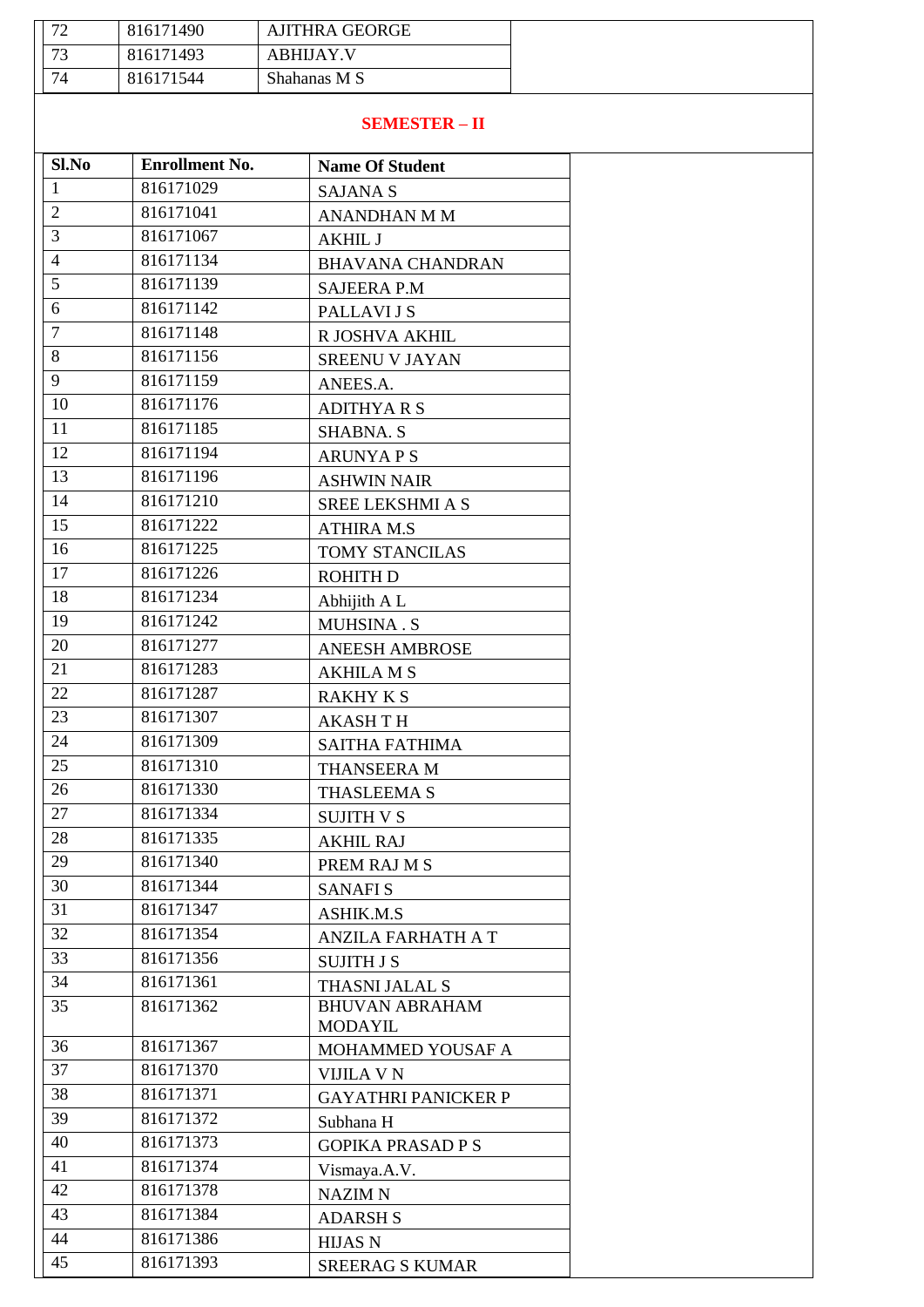| 46 | 816171394 | JAYASREE. H.S.            |
|----|-----------|---------------------------|
| 47 | 816171409 | <b>NASILA B</b>           |
| 48 | 816171410 | SARANYA C S               |
| 49 | 816171411 | <b>ABHILASH B</b>         |
| 50 | 816171438 | <b>DIBIN B</b>            |
| 51 | 816171439 | Ananthu Anil              |
| 52 | 816171440 | Vishnu.V                  |
| 53 | 816171441 | <b>ASWATHY J A</b>        |
| 54 | 816171444 | SIYAD M                   |
| 55 | 816171445 | <b>ANOOP A</b>            |
| 56 | 816171448 | MURSHITHA BANU.I          |
| 57 | 816171451 | <b>KEERTHY K VIJAY</b>    |
| 58 | 816171454 | <b>MANJUMJ</b>            |
| 59 | 816171455 | <b>RAHUL R</b>            |
| 60 | 816171459 | <b>GURUPRIYAN S P</b>     |
| 61 | 816171461 | <b>GOKUL CHANDRAN C S</b> |
| 62 | 816171462 | Madhava Pai K             |
| 63 | 816171467 | <b>ANUPAMA S G</b>        |
| 64 | 816171470 | <b>AJITH K A</b>          |
| 65 | 816171479 | N.MUHAMMED THASEEM        |
| 66 | 816171482 | <b>RESMI R</b>            |
| 67 | 816171485 | <b>AMAL</b>               |
| 68 | 816171486 | <b>SHARAN R S</b>         |
| 69 | 816171487 | Sivadev T J               |
| 70 | 816171490 | <b>AJITHRA GEORGE</b>     |
| 71 | 816171493 | <b>ABHIJAY.V</b>          |
| 72 | 816171544 | Shahanas M S              |

#### **SEMESTER – III**

| S <sub>1</sub> N | <b>Enrollment No.</b> | <b>Name Of Student</b>  |
|------------------|-----------------------|-------------------------|
| $\bf{0}$         |                       |                         |
| 1                | 816171029             | <b>SAJANA S</b>         |
| $\overline{2}$   | 816171041             | <b>ANANDHAN M M</b>     |
| 3                | 816171067             | <b>AKHIL J</b>          |
| 4                | 816171134             | <b>BHAVANA CHANDRAN</b> |
| 5                | 816171139             | <b>SAJEERA P.M</b>      |
| 6                | 816171142             | PALLAVI J S             |
| $\tau$           | 816171148             | R JOSHVA AKHIL          |
| 8                | 816171156             | <b>SREENU V JAYAN</b>   |
| 9                | 816171159             | ANEES.A.                |
| 10               | 816171185             | <b>SHABNA. S</b>        |
| 11               | 816171194             | <b>ARUNYAPS</b>         |
| 12               | 816171196             | <b>ASHWIN NAIR</b>      |
| 13               | 816171210             | SREE LEKSHMI A S        |
| 14               | 816171222             | <b>ATHIRA M.S</b>       |
| 15               | 816171225             | <b>TOMY STANCILAS</b>   |
| 16               | 816171226             | <b>ROHITH D</b>         |
| 17               | 816171234             | Abhijith A L            |
| 18               | 816171242             | <b>MUHSINA.S</b>        |
| 19               | 816171277             | <b>ANEESH AMBROSE</b>   |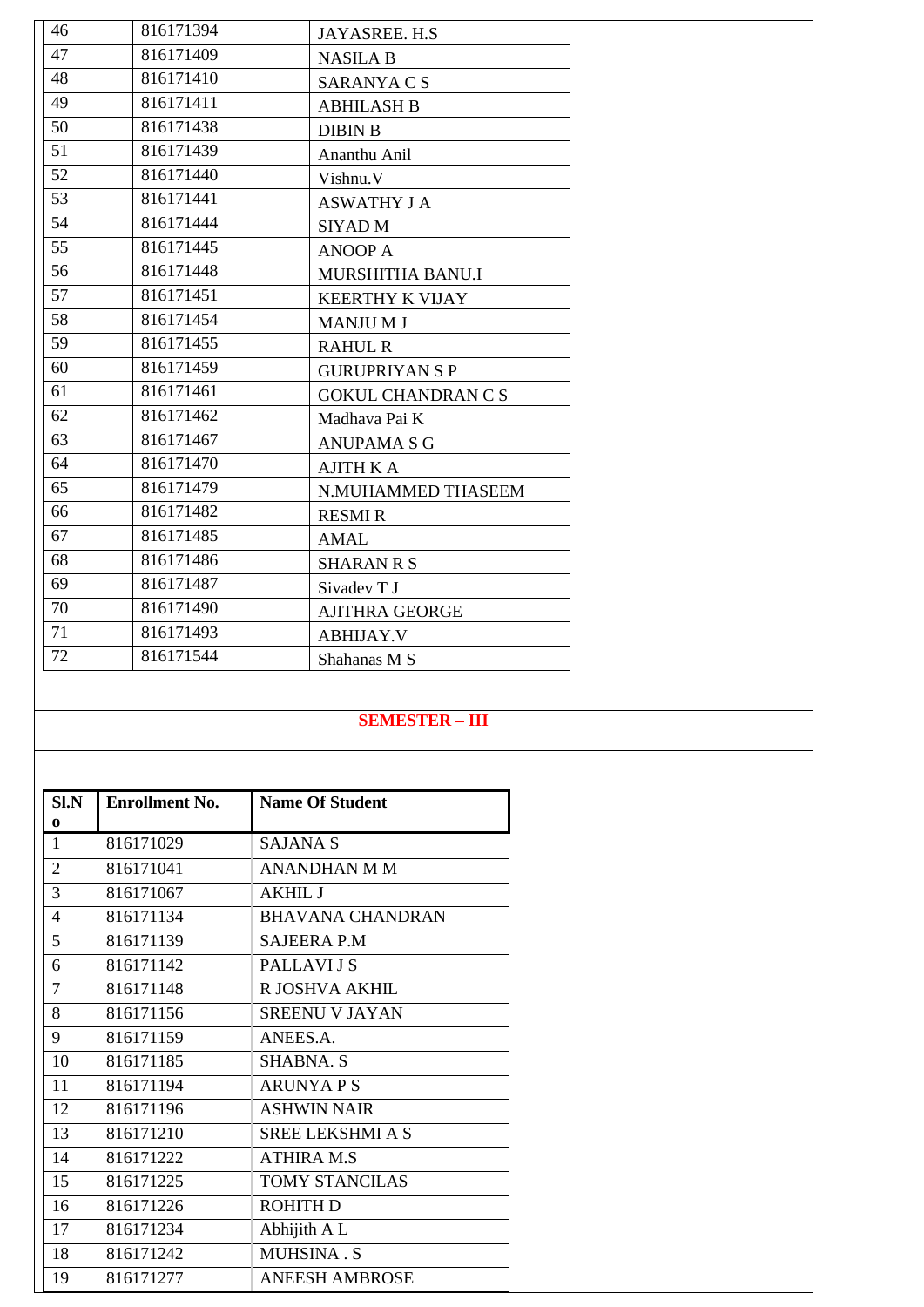| 20       | 816171283              | <b>AKHILA M S</b>                          |
|----------|------------------------|--------------------------------------------|
| 21       | 816171287              | <b>RAKHY K S</b>                           |
| 22       | 816171307              | <b>AKASH T H</b>                           |
| 23       | 816171309              | <b>SAITHA FATHIMA</b>                      |
| 24       | 816171335              | <b>AKHIL RAJ</b>                           |
| 25       | 816171340              | PREM RAJ M S                               |
| 26       | 816171344              | <b>SANAFIS</b>                             |
| 27       | 816171347              | <b>ASHIK.M.S</b>                           |
| 28       | 816171354              | <b>ANZILA FARHATH A T</b>                  |
| 29       | 816171361              | THASNI JALAL S                             |
| 30       | 816171362              | <b>BHUVAN ABRAHAM</b>                      |
|          |                        | <b>MODAYIL</b>                             |
| 31       | 816171367              | MOHAMMED YOUSAF A                          |
| 32       | 816171370              | <b>VIJILA V N</b>                          |
| 33       | 816171371              | <b>GAYATHRI PANICKER P</b>                 |
| 34       | 816171372              | Subhana H                                  |
| 35       | 816171373              | <b>GOPIKA PRASAD P S</b>                   |
| 36       | 816171374              | Vismaya.A.V.                               |
| 37       | 816171378              | <b>NAZIM N</b>                             |
| 38       | 816171386              | <b>HIJAS N</b>                             |
| 39       | 816171394              | JAYASREE. H.S                              |
| 40       | 816171409              | <b>NASILA B</b>                            |
| 41       | 816171410              | SARANYA C S                                |
| 42       | 816171411              | <b>ABHILASH B</b>                          |
| 43       | 816171438              | <b>DIBIN B</b>                             |
| 44       | 816171439              | Ananthu Anil                               |
| 45       | 816171440              | Vishnu.V                                   |
| 46<br>47 | 816171441<br>816171444 | <b>ASWATHY J A</b>                         |
|          | 816171445              | <b>SIYAD</b> M                             |
| 48       | 816171448              | <b>ANOOP A</b><br>MURSHITHA BANU.I         |
| 49       | 816171451              | <b>KEERTHY K VIJAY</b>                     |
| 50       | 816171454              |                                            |
| 51       |                        | <b>MANJUMJ</b>                             |
| 52<br>53 | 816171455<br>816171459 | <b>RAHUL R</b><br><b>GURUPRIYAN S P</b>    |
|          |                        |                                            |
| 54<br>55 | 816171461<br>816171462 | <b>GOKUL CHANDRAN C S</b><br>Madhava Pai K |
| 56       | 816171466              | <b>JISANA ARSHAD</b>                       |
| 57       |                        | <b>ANUPAMA S G</b>                         |
| 58       | 816171467<br>816171470 | <b>AJITH K A</b>                           |
| 59       | 816171479              | N.MUHAMMED THASEEM                         |
| 60       | 816171482              | <b>RESMI R</b>                             |
| 61       | 816171485              | <b>AMAL</b>                                |
| 62       | 816171486              | <b>SHARAN R S</b>                          |
| 63       | 816171487              | Sivadev T J                                |
| 64       | 816171490              | <b>AJITHRA GEORGE</b>                      |
| 65       | 816171493              | <b>ABHIJAY.V</b>                           |
|          |                        |                                            |
| 66       | 816171544              | Shahanas M S                               |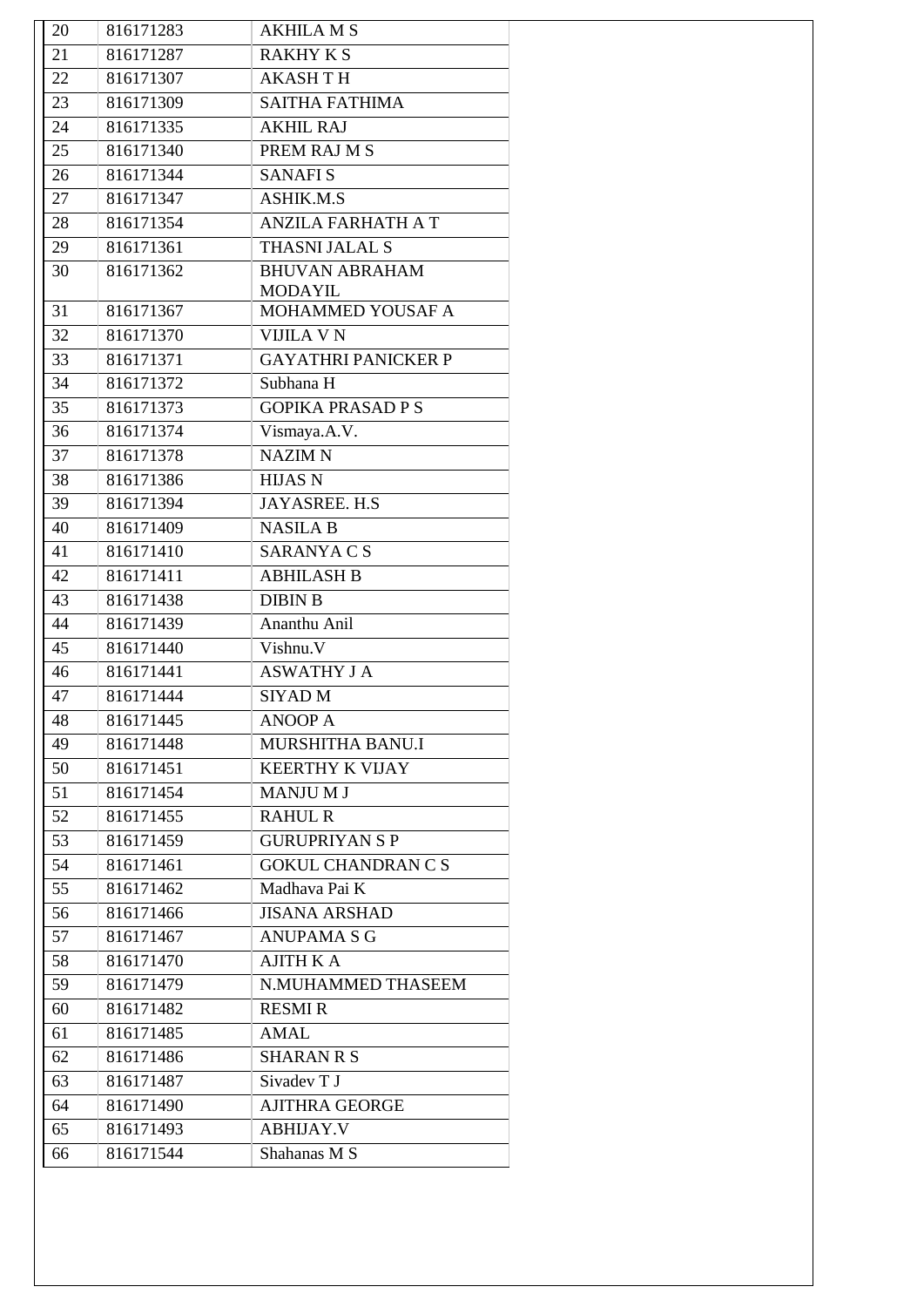|                |                       | <b>SEMESTER - IV</b>                |
|----------------|-----------------------|-------------------------------------|
| Sl.No          | <b>Enrollment No.</b> | <b>Name Of Student</b>              |
| $\mathbf{1}$   | 816171029             | <b>SAJANA S</b>                     |
| $\overline{2}$ | 816171041             | <b>ANANDHAN M M</b>                 |
| $\overline{3}$ | 816171067             | <b>AKHIL J</b>                      |
| $\overline{4}$ | 816171134             | <b>BHAVANA CHANDRAN</b>             |
| $\overline{5}$ | 816171139             | <b>SAJEERA P.M</b>                  |
| 6              | 816171140             | <b>RESMA CHANDRAN</b>               |
| $\overline{7}$ | 816171142             | PALLAVI J S                         |
| 8              | 816171155             | <b>RETHIKAR</b>                     |
| 9              | 816171156             | SREENU V JAYAN                      |
| 10             | 816171159             | ANEES.A.                            |
| 11             | 816171170             | <b>ANANTHU A S</b>                  |
| 12             | 816171185             | <b>SHABNA. S</b>                    |
| 13             | 816171186             | <b>SWATHY S A</b>                   |
| 14             | 816171194             | <b>ARUNYAPS</b>                     |
| 15             | 816171196             | <b>ASHWIN NAIR</b>                  |
| 16             | 816171210             | <b>SREE LEKSHMI A S</b>             |
| 17             | 816171225             | <b>TOMY STANCILAS</b>               |
| 18             | 816171226             | <b>ROHITH D</b>                     |
| 19             | 816171234             | Abhijith A L                        |
| 20             | 816171238             | SOORAJ.B                            |
| 21             | 816171239             | <b>BIJITH.B.S</b>                   |
| 22             | 816171241             | SHIYAS.S                            |
| 23             | 816171242             | MUHSINA.S                           |
| 24             | 816171257             | <b>LIFA JOSEPH</b>                  |
| 25             | 816171277             | <b>ANEESH AMBROSE</b>               |
| 26             | 816171283             | AKHILA M S                          |
| 27             | 816171285             | <b>AKHIL S</b>                      |
| 28             | 816171287             | <b>RAKHY K S</b>                    |
| 29             | 816171307             | <b>AKASH TH</b>                     |
| 30             | 816171309             | <b>SAITHA FATHIMA</b>               |
| 31             | 816171335             | <b>AKHIL RAJ</b>                    |
|                | 816171340             | PREM RAJ M S                        |
| 32             |                       |                                     |
| 33             | 816171341             | <b>AMINUL ISLAM A S</b>             |
| 34             | 816171344             | <b>SANAFIS</b>                      |
| 35             | 816171347             | <b>ASHIK.M.S</b>                    |
| 36             | 816171354             | <b>ANZILA FARHATH A T</b>           |
| 37             | 816171361             | THASNI JALAL S                      |
| 38             | 816171362             | <b>BHUVAN ABRAHAM</b>               |
| 39             | 816171367             | <b>MODAYIL</b><br>MOHAMMED YOUSAF A |
| 40             | 816171369             | <b>ATHULYA A L</b>                  |
|                |                       |                                     |
| 41             | 816171370             | <b>VIJILA V N</b>                   |
| 42             | 816171373             | <b>GOPIKA PRASAD P S</b>            |
| 43             | 816171374             | Vismaya.A.V.                        |
| 44             | 816171378             | <b>NAZIM N</b>                      |
| 45             | 816171380             | <b>ANJANA A S</b>                   |
| 46             | 816171382             | <b>SANKAR. R</b>                    |
| 47             | 816171386             | <b>HIJAS N</b>                      |
| 48             | 816171394             | JAYASREE. H.S                       |
| 49             | 816171409             | <b>NASILA B</b>                     |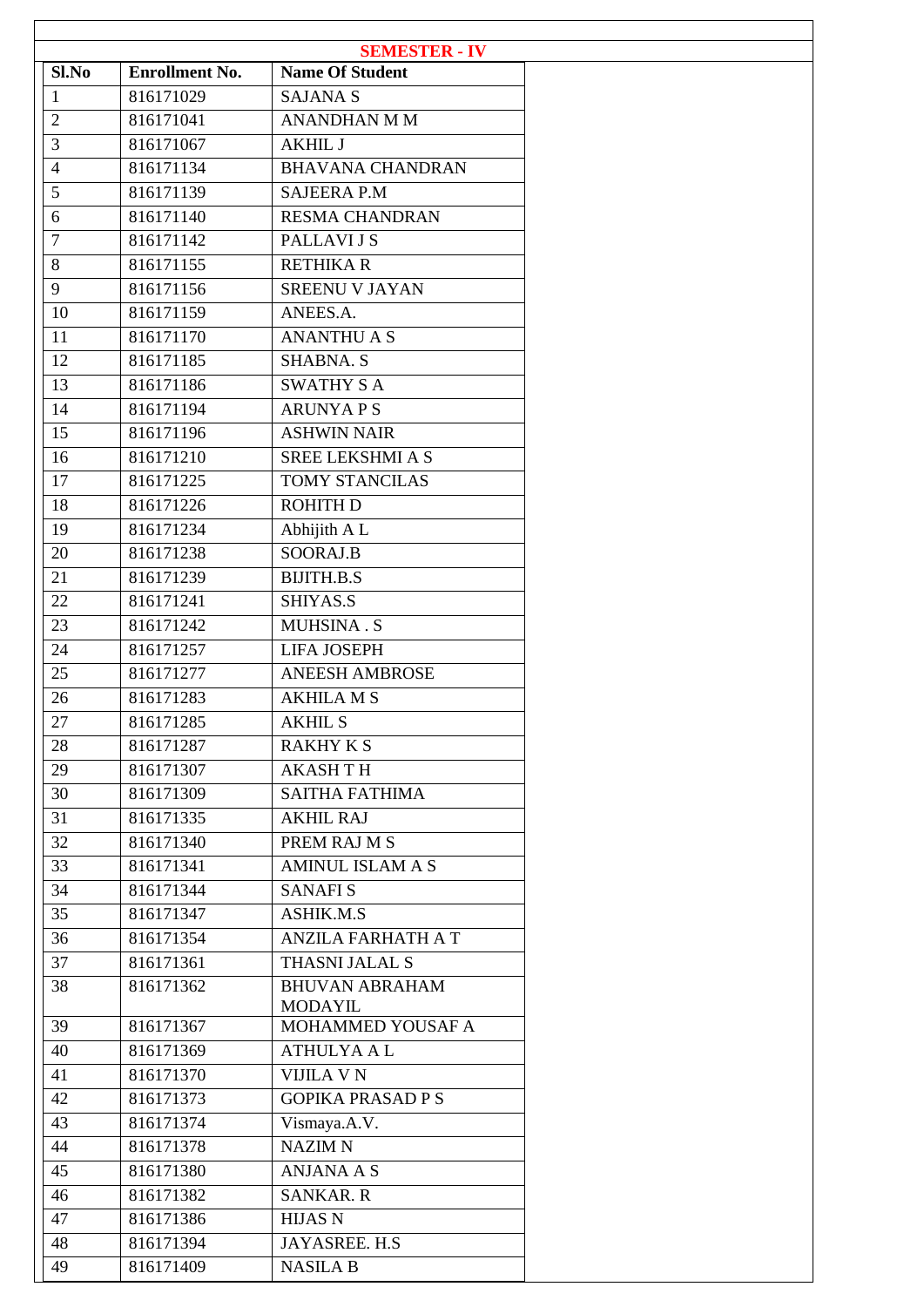| 50 | 816171410 | SARANYA C S               |  |
|----|-----------|---------------------------|--|
| 51 | 816171411 | <b>ABHILASH B</b>         |  |
| 52 | 816171422 | HAMSINI K VIJAYAN         |  |
| 53 | 816171436 | <b>SAMBHU.S</b>           |  |
| 54 | 816171437 | Dinesh.M.S.               |  |
| 55 | 816171438 | <b>DIBIN B</b>            |  |
| 56 | 816171439 | Ananthu Anil              |  |
| 57 | 816171440 | Vishnu.V                  |  |
| 58 | 816171441 | <b>ASWATHY J A</b>        |  |
| 59 | 816171444 | SIYAD M                   |  |
| 60 | 816171445 | <b>ANOOP A</b>            |  |
| 61 | 816171448 | MURSHITHA BANU.I          |  |
| 62 | 816171451 | <b>KEERTHY K VIJAY</b>    |  |
| 63 | 816171452 | Sonu B                    |  |
| 64 | 816171454 | <b>MANJUMJ</b>            |  |
| 65 | 816171455 | <b>RAHUL R</b>            |  |
| 66 | 816171456 | <b>SHEBIN SALIM</b>       |  |
| 67 | 816171457 | <b>NABILA N B</b>         |  |
| 68 | 816171459 | <b>GURUPRIYAN S P</b>     |  |
| 69 | 816171461 | <b>GOKUL CHANDRAN C S</b> |  |
| 70 | 816171462 | Madhava Pai K             |  |
| 71 | 816171464 | SIDHARTH M.A              |  |
| 72 | 816171466 | <b>JISANA ARSHAD</b>      |  |
| 73 | 816171467 | <b>ANUPAMA S G</b>        |  |
| 74 | 816171470 | <b>AJITH K A</b>          |  |
| 75 | 816171471 | <b>AISWARYA RAJ P.R</b>   |  |
| 76 | 816171476 | <b>JOSNA JOY L J</b>      |  |
| 77 | 816171480 | <b>SANGEETHA S</b>        |  |
| 78 | 816171482 | <b>RESMIR</b>             |  |
| 79 | 816171484 | <b>RAHUL S.V</b>          |  |
| 80 | 816171485 | <b>AMAL</b>               |  |
| 81 | 816171486 | <b>SHARAN R S</b>         |  |
| 82 | 816171487 | Sivadev T J               |  |
| 83 | 816171490 | <b>AJITHRA GEORGE</b>     |  |
| 84 | 816171493 | <b>ABHIJAY.V</b>          |  |
| 85 | 816171499 | Anju PV                   |  |
| 86 | 816171504 | <b>ANZIYA .M</b>          |  |
| 87 | 816171544 | Shahanas M S              |  |
|    |           |                           |  |

## **SEMESTER - V**

| Sl.No                    | <b>Enrollment No.</b> | <b>Name Of Student</b>  |
|--------------------------|-----------------------|-------------------------|
| 1                        | 816171029             | <b>SAJANA S</b>         |
| 2                        | 816171041             | <b>ANANDHAN M M</b>     |
| 3                        | 816171067             | <b>AKHIL J</b>          |
| $\overline{\mathcal{A}}$ | 816171133             | <b>CHINJUR</b>          |
| 5                        | 816171134             | <b>BHAVANA CHANDRAN</b> |
| 6                        | 816171139             | <b>SAJEERA P.M</b>      |
| 7                        | 816171140             | <b>RESMA CHANDRAN</b>   |
| 8                        | 816171155             | <b>RETHIKA R</b>        |
| 9                        | 816171170             | <b>ANANTHU A S</b>      |
| 10                       | 816171182             | <b>KIRAN KUMAR.M.R</b>  |
| 11                       | 816171185             | SHABNA. S               |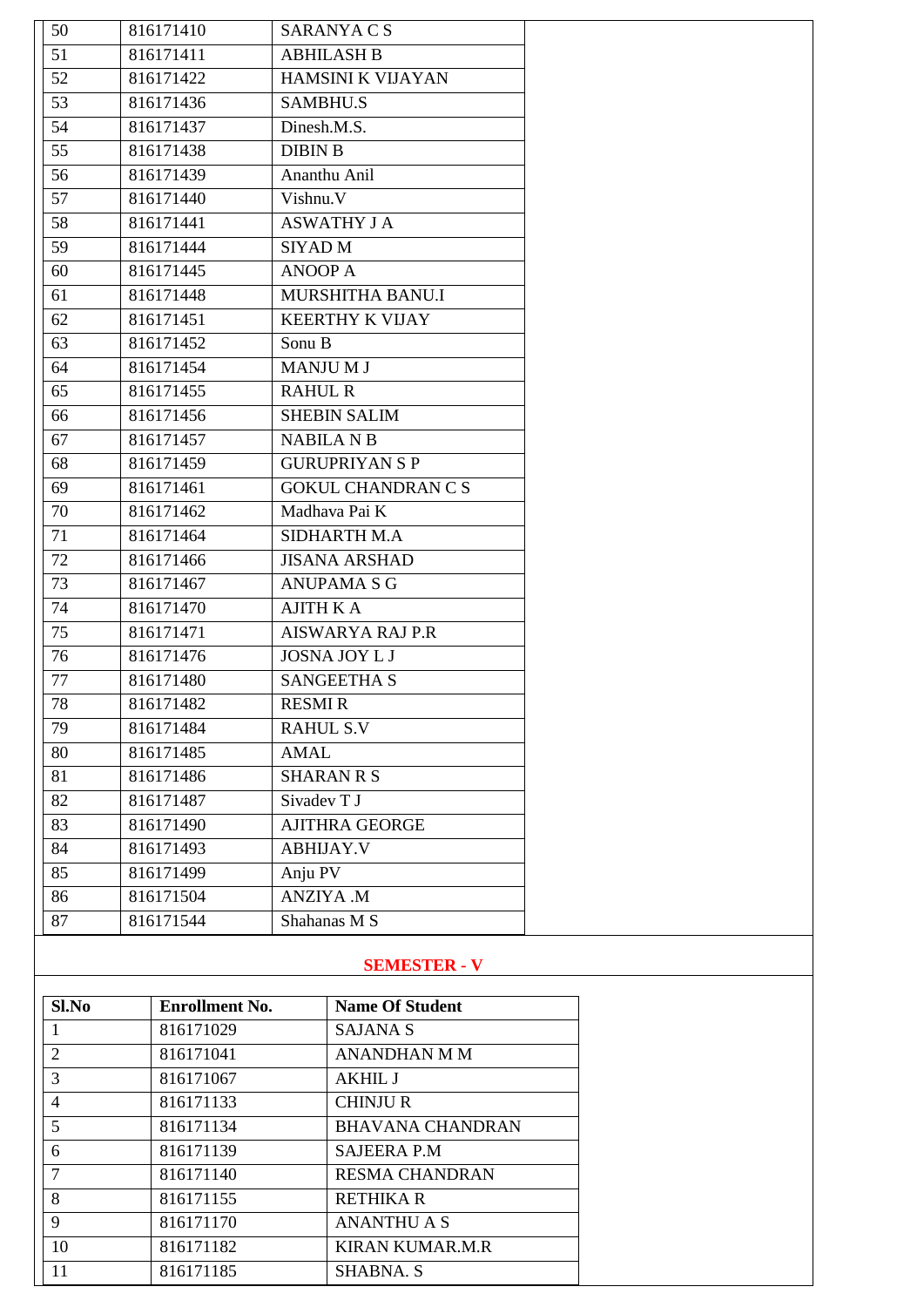| 12 | 816171194 | <b>ARUNYAPS</b>           |  |
|----|-----------|---------------------------|--|
| 13 | 816171200 | <b>SANOJ C</b>            |  |
| 14 | 816171210 | <b>SREE LEKSHMI A S</b>   |  |
| 15 | 816171235 | <b>LEKSHMI V</b>          |  |
| 16 | 816171239 | <b>BIJITH.B.S</b>         |  |
| 17 | 816171241 | SHIYAS.S                  |  |
| 18 | 816171242 | MUHSINA.S                 |  |
| 19 | 816171249 | VIDHYA VIJAYAN U          |  |
| 20 | 816171257 | <b>LIFA JOSEPH</b>        |  |
| 21 | 816171283 | <b>AKHILA M S</b>         |  |
| 22 | 816171285 | <b>AKHIL S</b>            |  |
| 23 | 816171287 | <b>RAKHY K S</b>          |  |
| 24 | 816171306 | <b>VIDHYA B</b>           |  |
| 25 | 816171307 | <b>AKASHTH</b>            |  |
| 26 | 816171309 | SAITHA FATHIMA            |  |
| 27 | 816171335 | <b>AKHIL RAJ</b>          |  |
| 28 | 816171340 | PREM RAJ M S              |  |
| 29 | 816171341 | AMINUL ISLAM A S          |  |
| 30 | 816171362 | <b>BHUVAN ABRAHAM</b>     |  |
|    |           | <b>MODAYIL</b>            |  |
| 31 | 816171367 | MOHAMMED YOUSAF A         |  |
| 32 | 816171373 | <b>GOPIKA PRASAD P S</b>  |  |
| 33 | 816171374 | Vismaya.A.V.              |  |
| 34 | 816171382 | <b>SANKAR. R</b>          |  |
| 35 | 816171409 | <b>NASILA B</b>           |  |
| 36 | 816171410 | <b>SARANYACS</b>          |  |
| 37 | 816171422 | HAMSINI K VIJAYAN         |  |
| 38 | 816171436 | <b>SAMBHU.S</b>           |  |
| 39 | 816171439 | Ananthu Anil              |  |
| 40 | 816171440 | Vishnu.V                  |  |
| 41 | 816171441 | <b>ASWATHY J A</b>        |  |
| 42 | 816171444 | SIYAD M                   |  |
| 43 | 816171445 | <b>ANOOP A</b>            |  |
| 44 | 816171448 | MURSHITHA BANU.I          |  |
| 45 | 816171451 | <b>KEERTHY K VIJAY</b>    |  |
| 46 | 816171454 | <b>MANJUMJ</b>            |  |
| 47 | 816171455 | <b>RAHUL R</b>            |  |
| 48 | 816171461 | <b>GOKUL CHANDRAN C S</b> |  |
| 49 | 816171464 | <b>SIDHARTH M.A</b>       |  |
| 50 | 816171466 | <b>JISANA ARSHAD</b>      |  |
| 51 | 816171467 | <b>ANUPAMA S G</b>        |  |
| 52 | 816171470 | <b>AJITH K A</b>          |  |
| 53 | 816171484 | <b>RAHUL S.V</b>          |  |
| 54 | 816171485 | <b>AMAL</b>               |  |
| 55 | 816171486 | <b>SHARAN R S</b>         |  |
|    |           | Sivadev T J               |  |
| 56 | 816171487 |                           |  |
| 57 | 816171490 | <b>AJITHRA GEORGE</b>     |  |
| 58 | 816171504 | <b>ANZIYA</b> .M          |  |
| 59 | 816171506 | <b>SARITHA A</b>          |  |
| 60 | 816171544 | Shahanas M S              |  |